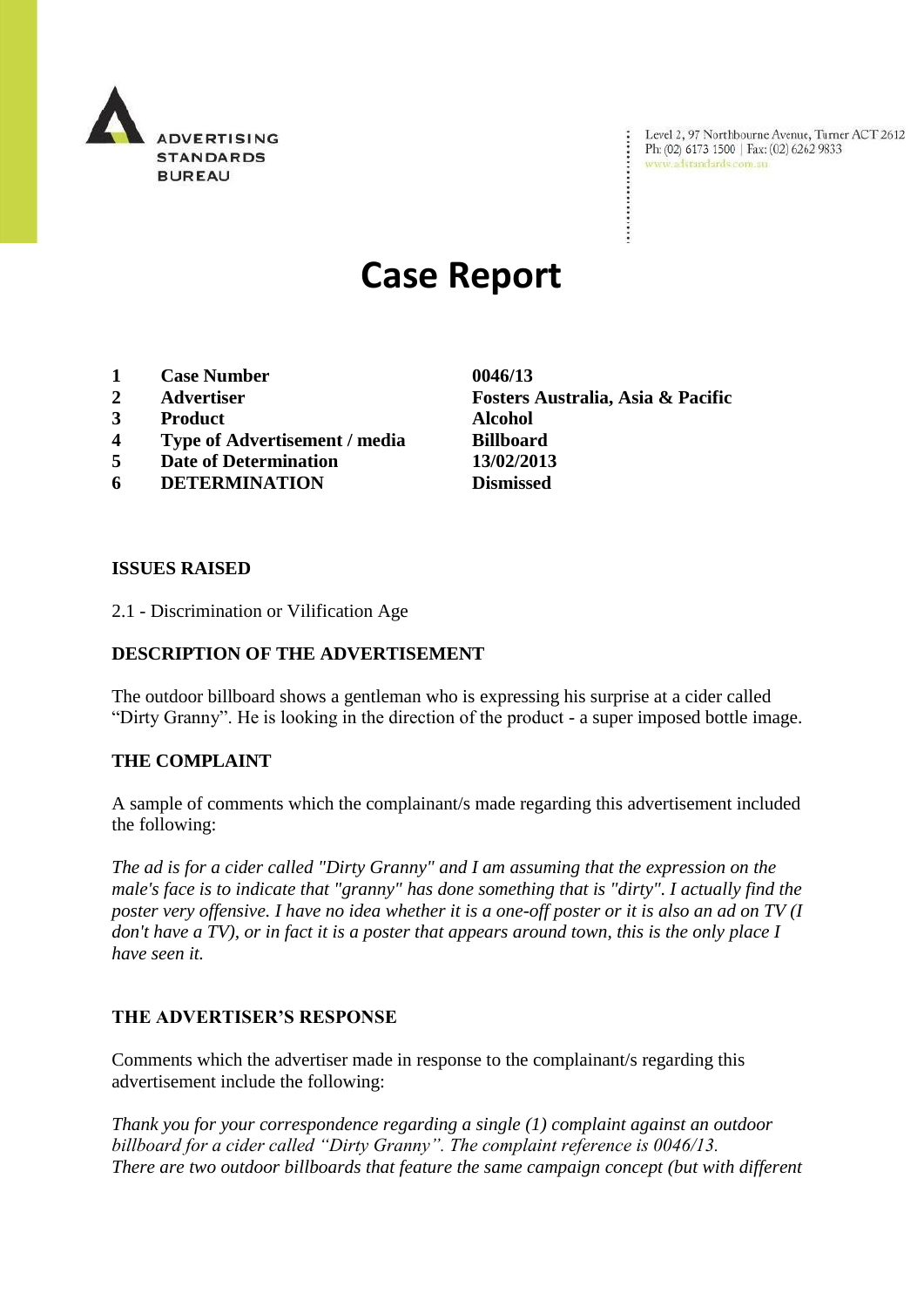*talent) and they appeared in Sydney, Melbourne, Brisbane, Adelaide and Perth throughout November and December 2012 (with a few remaining sites still using the creative). In this instance the complainant has named the billboard that features Tom as the cause for their concern.*

*The campaign is designed to raise awareness of the cider in a striking but fun way and to encourage brand name recall in a competitive cider market. For your background, the inspiration for the brand name stems from a few things - granny apples are amongst the apples used to make this cider and the liquid was also a dirty/rusty colour. This, combined with the team"s sense of humour, made Dirty Granny the chosen one. The Matilda Bay Brewing Company (who produce and market the cider) has a track record of irreverent brand names ranging from Big Helga to Minimum Chips to Fat Yak. The cider label/bottle, which features prominently on the billboard, has a "knitted logo" with a green apple that states "Dirty Granny".*

*The outdoor billboard shows a gentleman who is expressing his surprise at a cider called "Dirty Granny". He is looking in the direction of the product - a super imposed bottle image. You could argue there are other ways to interpret this concept but they are not brought to life/spelt out on the billboard. That is, there are no explicit words or images beyond the bemused/surprised male talent and the product shot. We disagree that the facial expression is one of disgust as the complainant has suggested.*

*Specifically you have asked us to respond to whether this outdoor billboard discriminates or vilifies and we don"t believe it does. The representation of our talent is appropriate and respectful. The talent were paid and properly briefed on the campaign concept. The Matilda Bay Brewing Company traditionally runs tongue in cheek advertising and they spent time selecting the talent and the final imagery to ensure it was a light hearted and fun campaign. In this case, they felt it was appropriate for a 70 year old plus male to participate in a fun advertising campaign for a few reasons including the fact that he is "in on the gag" (a cider with a cheeky name) – it is clearly not a joke at his expense. As an aside, both the men really enjoyed the shoot itself and the end result.*

*For the reasons stated above we do not believe it is a negative depiction of an older person nor does it humiliate or ridicule the talent and so does not discriminate or vilify. These watchouts were flagged in past ASB determinations and the code practice notes as ways to potentially breach the AANA Code of Ethics section 2.1. More broadly we also believe that the advertisement is compliant with the Code in its entirety. In support of this, there is a complete absence of violence, discrimination, nudity, obscene language and any sexual themes.*

*The billboards were prevetted (AAPS number 11865) via the independent alcohol advertising prevetting service against the ABAC. The CUB team take their commitment to the responsible marketing of our products seriously and if we can provide further information or assistance, please let me know.*

#### **THE DETERMINATION**

The Advertising Standards Board ("Board") considered whether this advertisement breaches Section 2 of the Advertiser Code of Ethics (the "Code").

The Board noted the complainant's concerns that the advertisement is offensive in its suggestion that a grandmother has done something dirty.